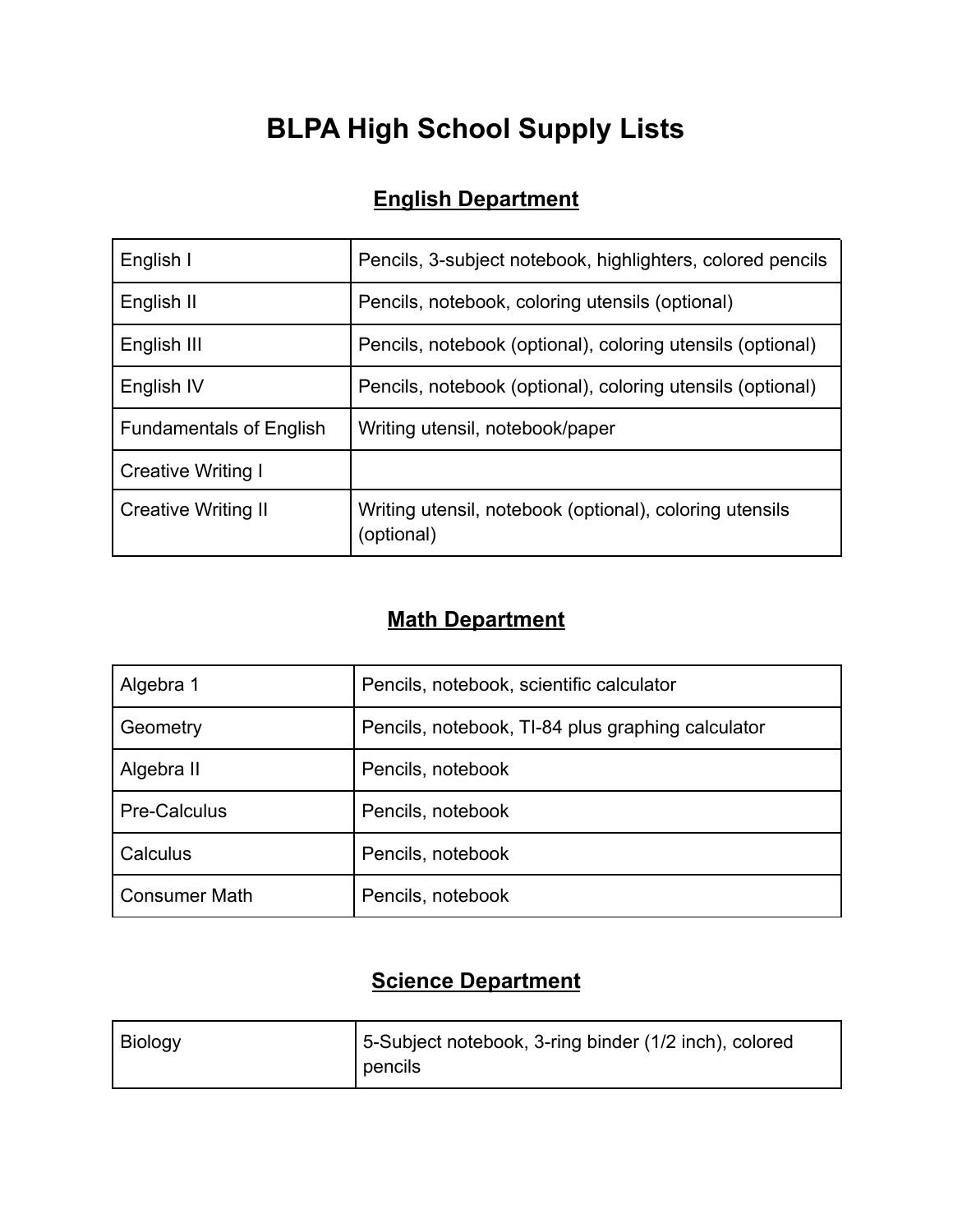| Chemistry              | Composition notebook                               |
|------------------------|----------------------------------------------------|
| <b>Physics</b>         | Composition notebook                               |
| Anatomy and Physiology | 3-ring binder (1/2 inch) with pockets              |
| Astronomy              | 5-subject notebook, 3-ring binder, colored pencils |
| <b>Earth Science</b>   | 5-subject notebook, 3-ring binder, colored pencils |

# **Social Studies Department**

| <b>World History</b> | Pencils, notebook, colored pencils |
|----------------------|------------------------------------|
| U.S.Government       | Pencils, notebook, colored pencils |
| Economics            | Pencils, notebook, colored pencils |
| U.S. History         | Pencils, notebook, colored pencils |

# **Foreign Language Department**

| <b>All Spanish Classes</b> | Headphones w/3.5mm connector*, 3-prong folder with<br>pockets, highlighters, red pens, pencils    |
|----------------------------|---------------------------------------------------------------------------------------------------|
| Spanish I (Ms. Wiswell)    | Above as well as a 3-subject notebook                                                             |
| French I                   | Headphones w/3.5mm connector*, pencils, notebook,<br>colored pencils (optional)                   |
| French II                  | Headphones w/3.5mm connector*, 3-subject notebook,<br>1-inch 3-ring binder, highlighters, pencils |
| French III                 | Headphones w/3.5mm connector*, 3-subject notebook,<br>1-inch 3-ring binder, highlighters, pencils |
| French IV                  | Headphones w/3.5mm connector*, 3-subject notebook,<br>1-inch 3-ring binder, highlighters, pencils |

\* Bluetooth headphones interfere with wifi signal in the classrooms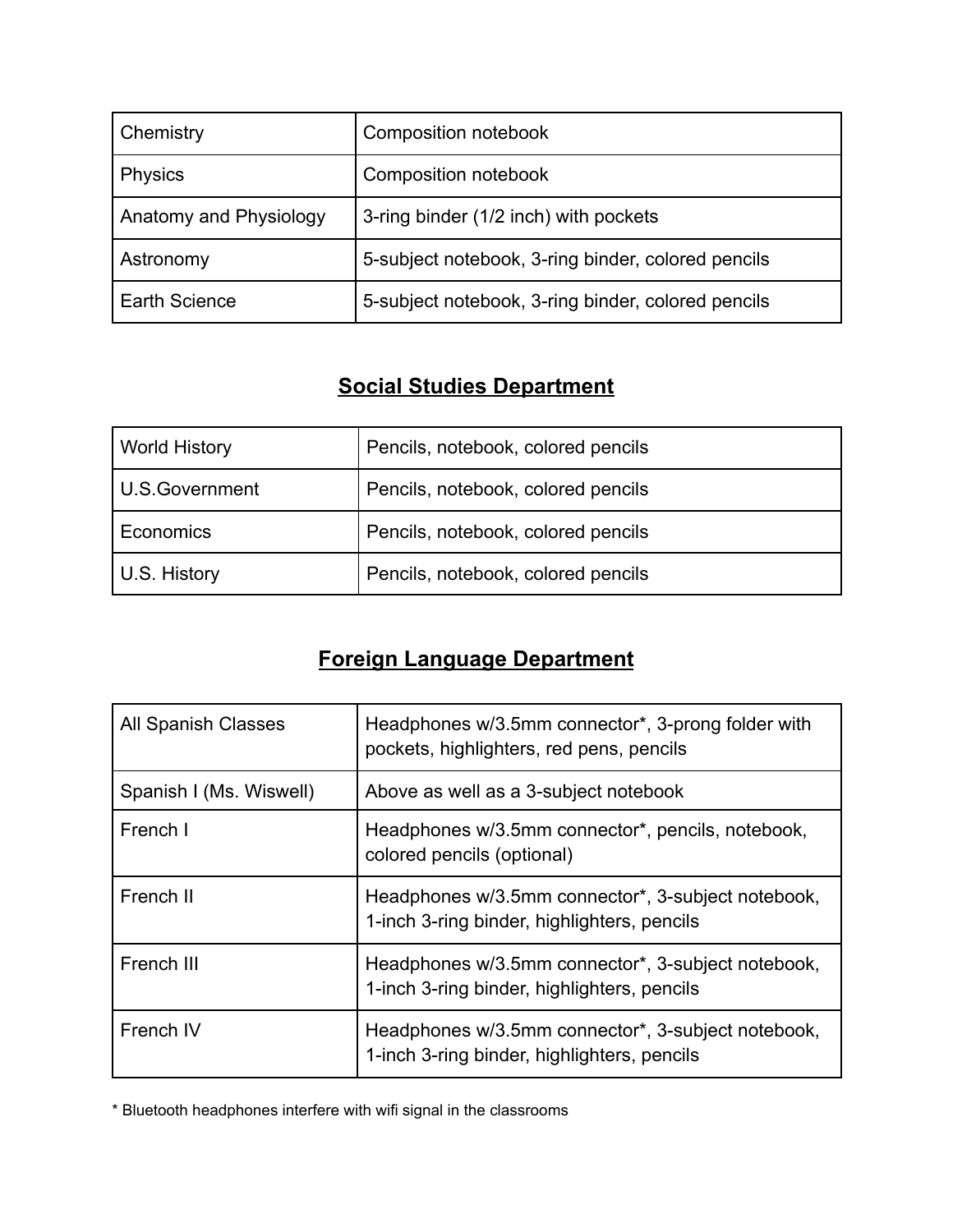#### **Business/CTE**

All CTE class participants should come to class prepared with **paper** and **writing utensils.** A **folder** to keep handouts and/or notes is also recommended. The student's **Chromebook, fully charged, and the charger** is required.

#### **Physical Education**

| <b>Team Sports</b>              | Team Sports: Proper clothing/shoes, notebook, pencil,<br>combo lock |
|---------------------------------|---------------------------------------------------------------------|
| <b>Weights and Conditioning</b> | Proper clothing/shoes, notebook, pencil, combo lock                 |
| <b>Speed Training</b>           | Proper clothing/shoes, notebook, pencil, combo lock                 |
| Health                          | Notebook and pencil                                                 |

#### **Electives**

| Art I      | Required: Pen, pencil, notebook paper (better quality is<br>useful in art)<br>Optional: Sketch pad, markers, prismacolor pencils<br>(better quality is useful in art) |
|------------|-----------------------------------------------------------------------------------------------------------------------------------------------------------------------|
| Art II     | Required: Pen, pencil, notebook paper (better quality is<br>useful in art)<br>Optional: Sketch pad, markers, prismacolor pencils<br>(better quality is useful in art) |
| Art III    | Required: Pen, pencil, notebook paper (better quality is<br>useful in art)<br>Optional: Sketch pad, markers, prismacolor pencils<br>(better quality is useful in art) |
| Theater I  |                                                                                                                                                                       |
| Theater II |                                                                                                                                                                       |
| Speech     | Pencils, notebook, school computer with charger                                                                                                                       |